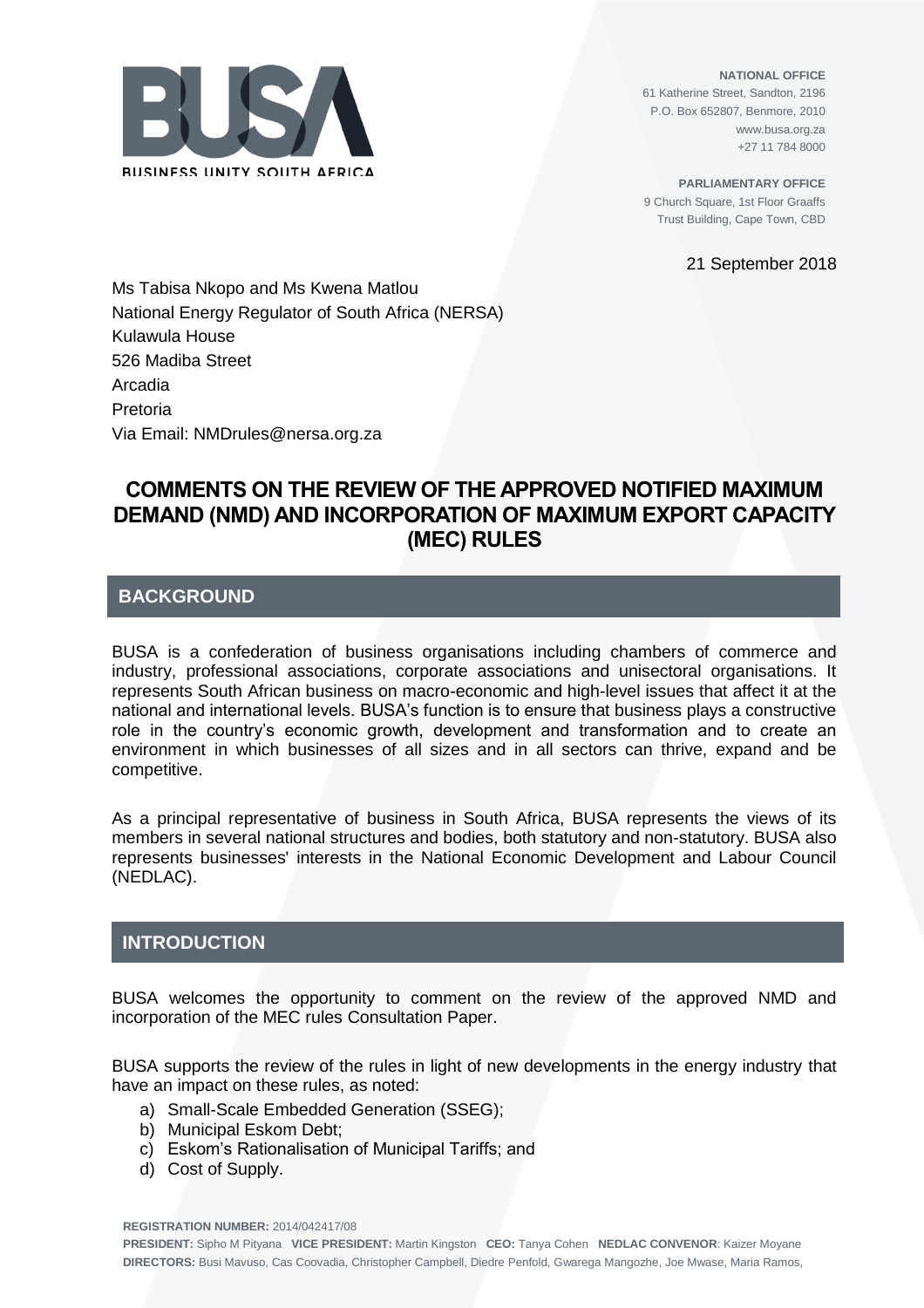

Accordingly, BUSA has prepared short comments in response to the Stakeholder Comments in the Consultation Paper and looks forward to future engagement on this and the publication of revised rules following this review process.

## **GENERAL**

As noted in the Introduction of the Consultation Paper, the current rules (2015) have been written solely for Eskom and consequently appear to favour the Utility and be prohibitive for other players. The rules may also not be able practically applicable in a situation where Eskom is not the supplier or owner of the grid.

Other developments that must be considered in the review include:

- Independent Power Producers selling to a Distributor other than Eskom, i.e. Municipal IPP supply agreements on a larger scale than SSEG; and
- Third-Party (wheeling) Arrangements

In accordance with the current rules, all Generators must pay charges to evacuate their power onto the [Eskom owned] grid as the Distributor of this power. However, it is understood that Eskom, as a Generator, currently pays no charges to Municipal Distributors, but has free access to Municipal grids. This disparity must be taken into account in the review of the rules in line with the provisions of the White Paper on Energy Policy (1998) which states that Government will encourage competition within energy markets, however, further noting that where opportunities for competition are currently limited, regulation is required to ensure equitable access for consumers and avoid the abuse of monopoly power. In this respect the White Paper also acknowledges NERSA's role in overseeing the introduction of competition into the sector.

In summary, the revised rules should apply to generic "Generators", "Distributors" or Grid Operators, and "Customers". They should also align to the framework, definitions and rules under development for IPP's, micro-girds, SSEG and Third-Party Arrangements etc.

## **COMMENTS**

### *Stakeholder Comment #1*

*Stakeholders are invited to comment on whether customers that exceed or upgrade the NMD/MEC should be allowed to review their contracted NMD/MEC with Eskom even when their accounts are in arrears.*

Customers should be allowed to review their contracted NMD/MEC and apply for a change even when their accounts are in arrears. The Consultation Paper states that a number of Municipalities have inappropriate NMDs; this can only exacerbate the significant problem of Municipal Indebtedness and add further penalties. It is proposed that though the application and change should be allowed, the change should only apply going forward and not retroactively, i.e. any penalties in arrears should stand.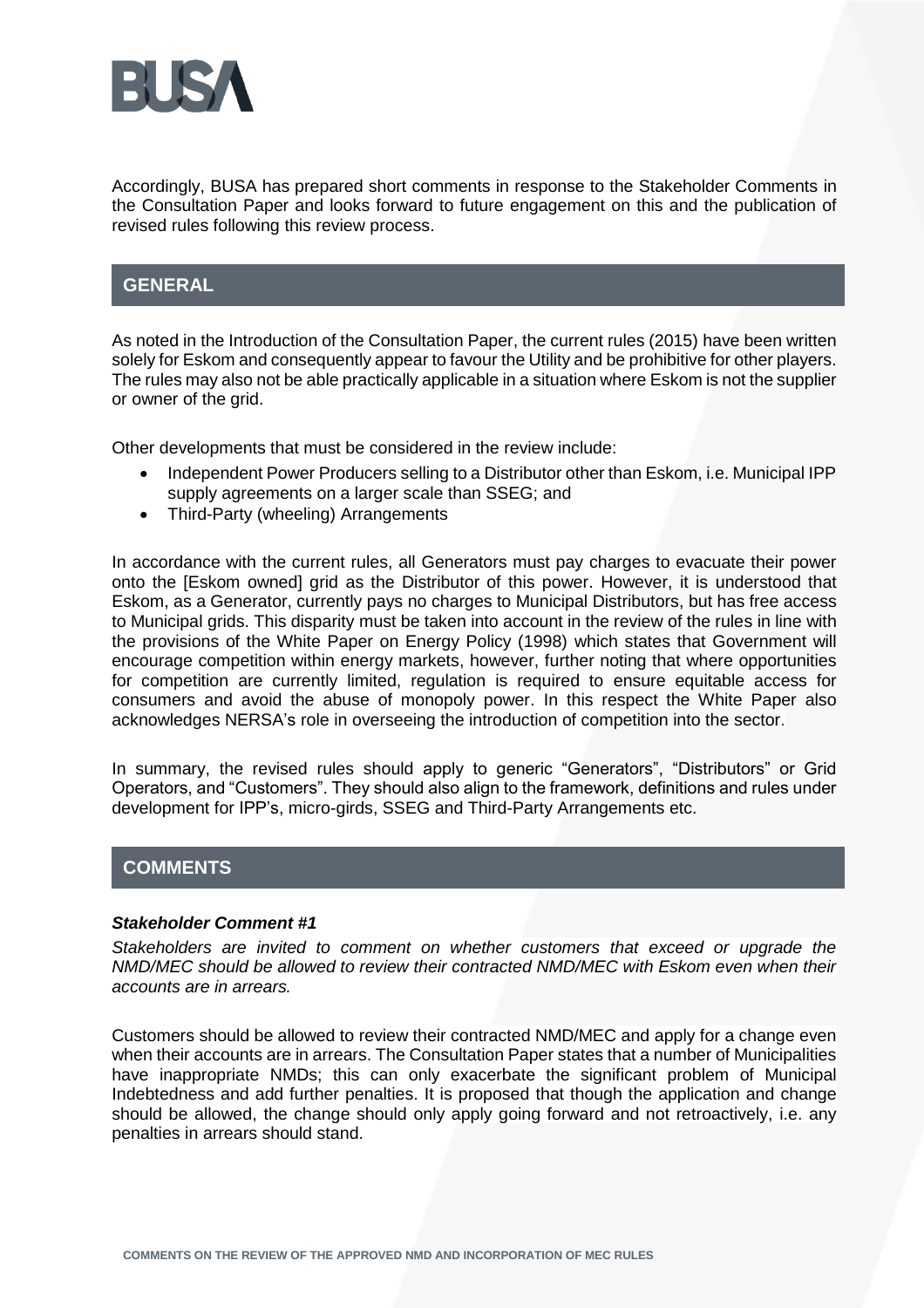

### *Stakeholder Comment #2*

*Stakeholders are invited to comment on how far in advance customers should inform Eskom of the change of the NMD/MEC, and the indicative timeframe within which Eskom should consider the evaluation of the request for the change in NMD and/or MEC; and*

#### *Stakeholder Comment #3*

*Stakeholders are invited to comment on the time that Eskom should take when preparing the quote for the request to change the NMD and/or MEC.*

This is difficult to comment without an understanding of the application review and approval process capacity required for both the Customer and Distributor. It is further assumed that the quotation forms part of the change request application review and approval process and accordingly, this should be built into the overall timeframes.

It is therefore recommended that clarity is sought on the full process and capacity requirements. In principle, timeframes for all steps for all parties in the application review and approval should be specified in the rules.

### *Stakeholder Comment #4*

*Stakeholders are invited to comment on whether Eskom should continue to charge customers that exceed the contracted NMD even though they have applied for an upgrade from Eskom, or in cases where Eskom has delayed the upgrade.*

If a change application has been lodged, the charges on exceedance should be suspended pending the outcome of the application. It is therefore important that a step and timeframes requiring acknowledgement of receipt of the application is included in the process to be specified. Any penalty incurred prior to the application should stand.

#### *Stakeholder Comment #5*

*Stakeholders are invited to comment on whether Eskom should allow temporary NMD and/or MEC increases for seasonal variations, especially for renewable energy based on generation that is affected by seasonal patterns.*

It is understood that NMD and MEC form part of planning for the System Operator, however this needs to be confirmed. In this context, it should also be confirmed if there are technical constraints for allowing seasonal variations. If the prohibition cannot be technically or rationally motivated, it should be removed, and variations allowed.

#### *Stakeholder Comment #6*

*Stakeholders are invited to comment on the quotes proposed by Eskom, the connection charges and on whether it is necessary for a new supply agreement or an amended agreement to be concluded between Eskom and the customer.*

If the change results in a change to any terms in a current supply agreement, then the agreement should be properly amended, but not necessary require a new supply agreement. *Stakeholder Comment #7*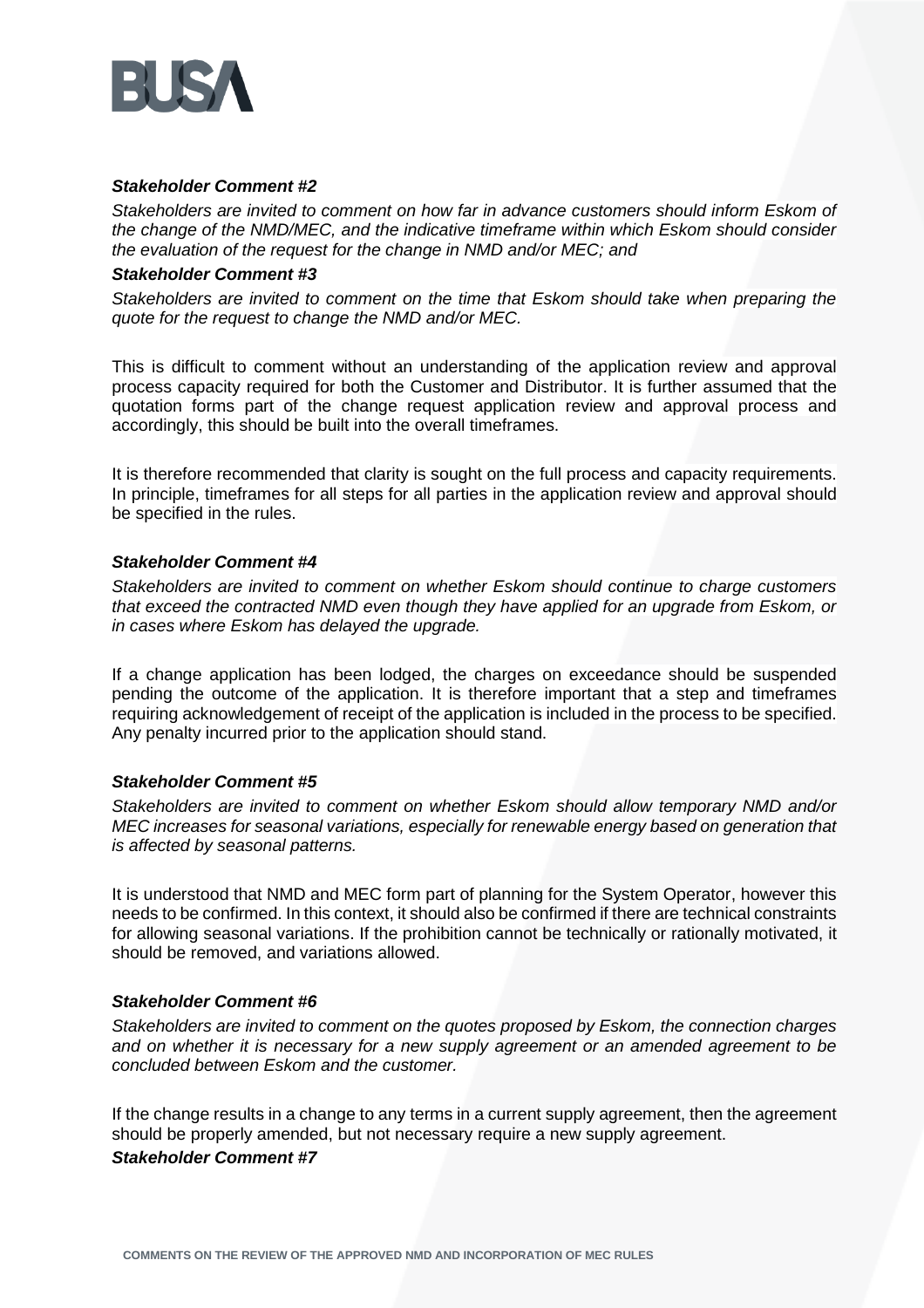

*Stakeholders are invited to comment on whether customers should be allowed to exceed the 5% deadband throughout the 12 months instead of twice as required by Eskom in order to minimise the impact of the penalty imposed by Eskom.*

This seems heavily punitive. Clarity is sought on the rational for this current requirement. If it cannot be rationally or technically motivated, it should be revised. However, it is accepted that repeated exceedances of the deadband would indicate a problem. It is therefore proposed that the revision includes a threshold/number of exceedances that would trigger an application for change.

#### *Stakeholder Comment #8*

*Stakeholders are invited to comment on whether NERSA should review the NMD methodology used to calculate the NMD penalty;*

### *Stakeholder Comment #9*

*Stakeholders are invited to comment on under which circumstances the benefit of diversity should be allowed; and*

### *Stakeholder Comment #10*

*Stakeholders are invited to comment on whether NERSA should review the methodology used by Eskom to calculate all PODs receiving a diversity benefit that exceeds the sum of the NMDs of the same PODs.*

In all cases a review of the methodology and circumstances are supported to ensure applicability to a generic Distribution System to ensure there is no abuse of monopoly power in the interpretation and application of these rules.

#### *Stakeholder Comment #11*

*Stakeholders are invited to comment on whether Eskom should clarify the meaning of 'customer' in the above definition, as well as on whether the definition includes Independent Power Producers (IPPs).*

In line with the General Comments above, the revised rules should apply to generic "Generators", "Distributors" or Grid Operators, and "Customers". And IPP would be a Generator rather than a Customer. Eskom would be the Distributor in this case, but in others may be the Generator.

#### *Stakeholder Comment #12*

*Stakeholders are invited to comment on the impact of NMD and MEC rules on the new developments in the energy industry.*

The current rules are written in favour of Eskom, or at least without consideration of other Distributors or grids. The energy industry is already changed and will continue to change and diversify, it is therefore important that any policy, legislation, regulations or rules are generically applicable and regularly reviewed to keep pace with this change.